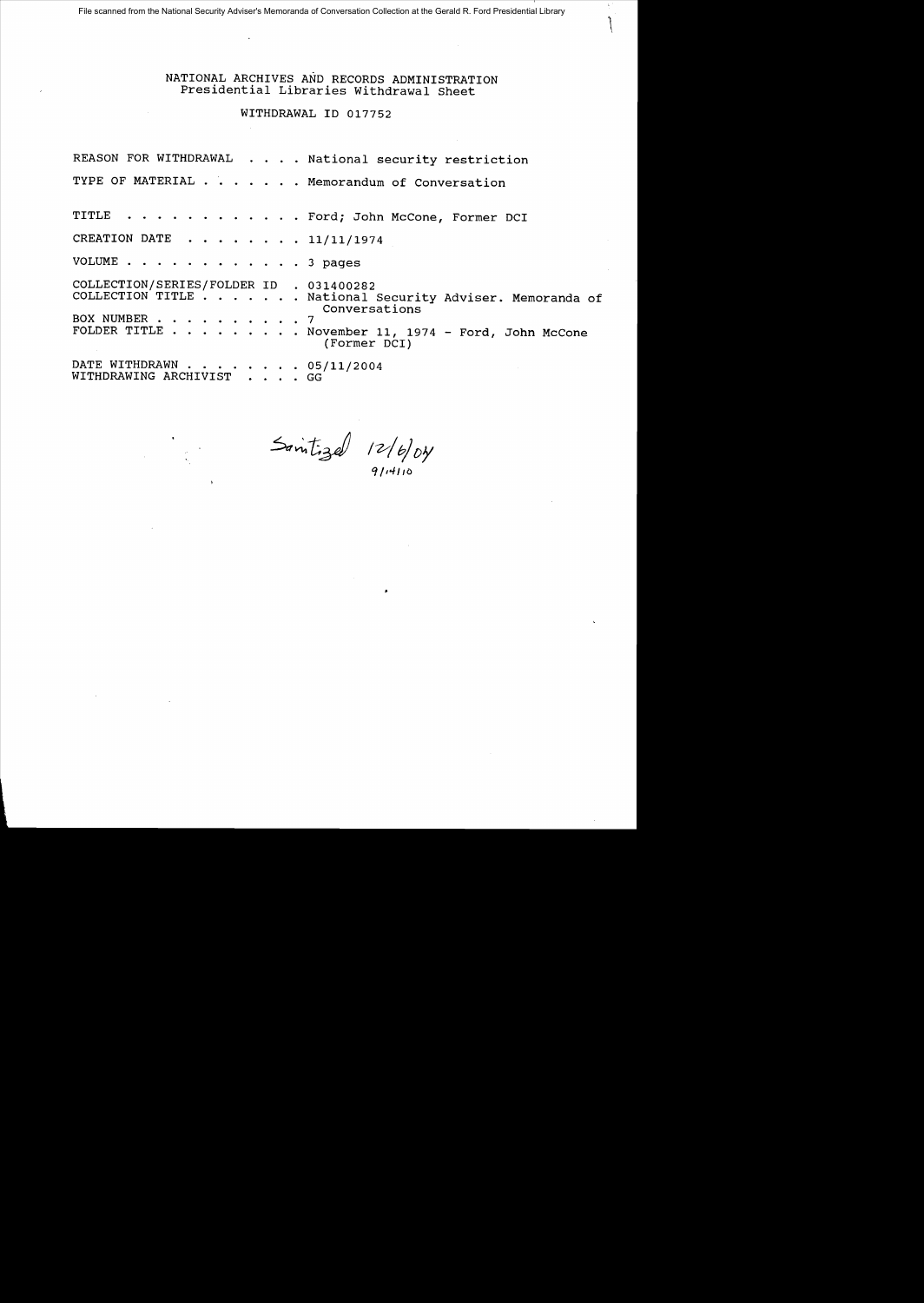MEMORANDUM

 $\bullet$  .

## THE WHITE HOUSE

WASHINGTON

EGRET/SENSITIVE

# MEMORANDUM OF CONVERSATION

PARTICIPANTS: The President

John McCone, former Director of Central Intelligence Lt. General Brent Scowcroft, Deputy Assistant to the President for National Security Affairs

**ED to the first** 

DATE AND TIME: Monday, November 11, 1974 1:30 p.m.

PLACE: The Oval Office

[After initial pleasantries and small talk, the conversation turned to the problems of the intelligence community.  $\vert$ 

The White House

Mr. McCone: I wanted to talk about the CIA and the fact that its image is being tarnished, both here and in Europe. People talk to me in a way far different from the way they did a few years ago. I am deeply concerned that it may be more than Colby. Nothing I say should be construed as criticism of Colby and the Agency. I had my eye on him for years and he is very able.

But I fear two things: The loss of image lowers morale and people leave the Agency, and second, the Agency is no longer the most attractive to college graduates. There are some things which can be done. [He hands the President a paper. ]

The role and mission of the Agency and the intelligence community must be redefined and reaffirmed. This means:

- -- The authority of the Director over the intelligence community must be reaffirmed. President Kennedy did that for me.
- -- The question of Agency personnel abroad: There is an attitude of why should CIA have anybody abroad. They are there mostly to help the host country.

<del>SECRET /</del>SENSLTIVE

 $SECREF - XGDS$  (3) **AND ASSISTER** CLASSIFIED BY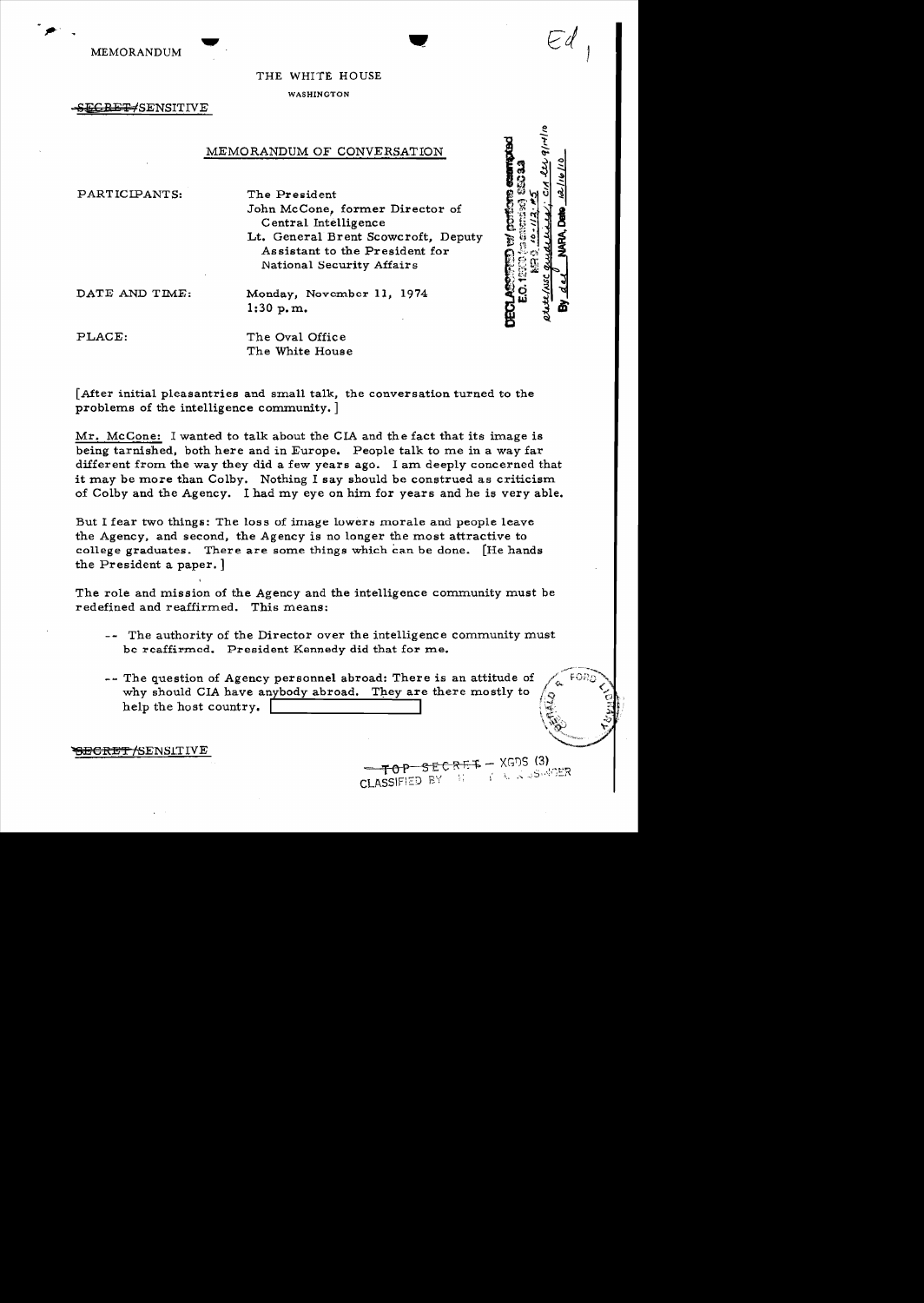#### ~f{E'f I~ENSITIVE 2

-- The use of covert political activity: It is much less now than it used to be, as you know. There must be an understanding on the Hill that we must keep this in reserve as long as the KGB does it.

The President: Most of them on the Hill do, but you get these zealots, together with some of the press, who just don't give a damn.

 $-$ 

Mr. McCone: I met with Senator Church before the hearings and he understands, but then he shot barbed questions at me. I would hope you would meet with the Senate leaderhip and resolve the dispute between the Senate Foreign Relations Committee and Armed Services. The House is much better organized. When Dick Russell was there I got him to invite Fulbright. He didn't want to.

The Harrington matter arose because of the House rule. If you could bring about a situation where surveillance by these committees would constitute surveillance by the House....

The President: We had a leadership meeting recently where we went into this, and I think we have it pretty well taken care of.

Mr. McCone: I think at a breakfast you could also reaffirm the roles and missions. He [Colby] should also have access to you. I had access to President Kennedy. President Johnson was different. Allen Dulles had constant contact with Ike.

The President: I meet daily with **I is a contract to T** I met with Colby three times before SALT, and we also had a meeting on the 40 Committee. I was surprised at how little we spend on covert activities.

Mr. McCone: I suspected it myself and I reduced it from the Dulles days.

The President: What is your thought on whether DIA is a good organization. Has it been effective?

Mr. McCone: Yes. It is an instrwnent of the JCS, and to that extent it is parochial, but it does a good job. It has a lot of civilians, under Civil Service. It is a good idea, but I insisted that the Service intelligence chiefs still sit on the USIB.



<del>SECRET/</del>SENSIT IV E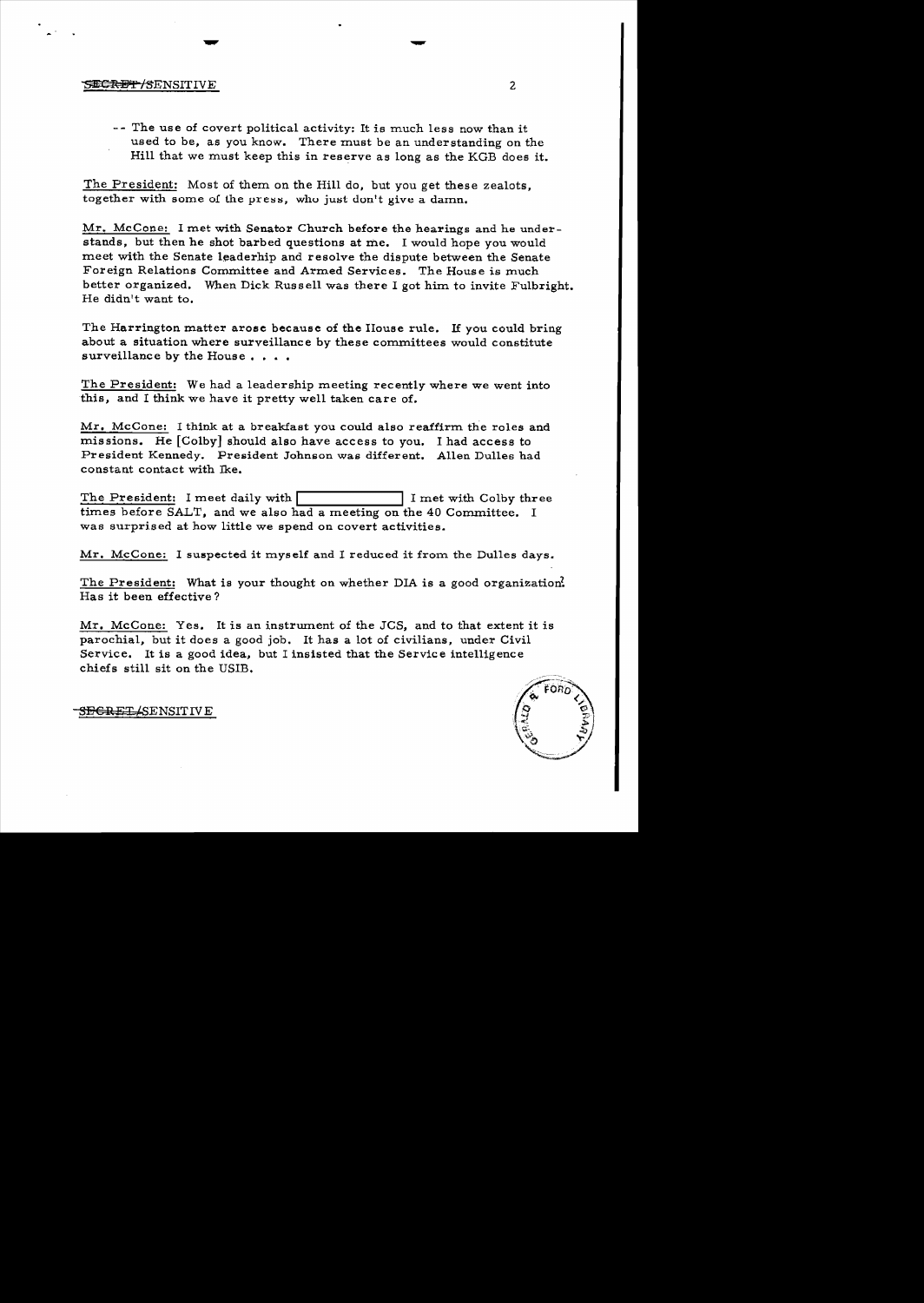### $\overline{\mathbf{S}}$ ECRET 7SENSITIVE 3

Another subject is PFIAB. I would look at that -- it needs revitalization. including the chairman and staff. It should be revitalized and it should have higher visibility. Then if it is shuffled, it could meet with the select committees.

The President: I met with them a couple of times when I was Vice President. There are some good people on the board.

.Mr. McCone: Admiral Anderson is a good friend of mine but he is not an intelligence officer.

The President: Didn't Johnson put General J. C. Meyer on it?

Mr. McCone: There used to be a man by the name of Coyne who ran the staff. He knew the bureaucracy and he knew his way around. Giving this Doard visibility and authority would help defuse some of the criticism that CIA is running wild. [Looking over a list of Board membership:] Land, Cherne, Baker, Gray are all good. Shultz is good. Teller is a fine guy but emotional.

The Board needs visibility.

The President: Brent, I want to meet with the PFIAB next time. Also I will meet with the leadership after the first of the year to discuss the handling of briefings and CIA oversight.

Mr. McCone: There is legislation on the Hill for criminal penalties for people like Agee.

The President: Make a note of that, Brent.

Mr. McCone: What you need to show is that the Agency is not a free-wheeling unsupervised agency.

The President: Could I change the subject for just a minute? You have wide acquaintance around. Would you send me any names of people you think would fit in at the top or anywhere? That I would appreciate.

Mr. McCone: I will be glad to. I gave some to Bill Scranton. I will send you a list.

The President: I don't anticipate any major changes. I don't want any change on Kissinger's or for the moment Schlesinger.

[There was a brief discussion of energy, reorganization, and the conversatioq. ended. ]

SEGRET/SENSITIVE